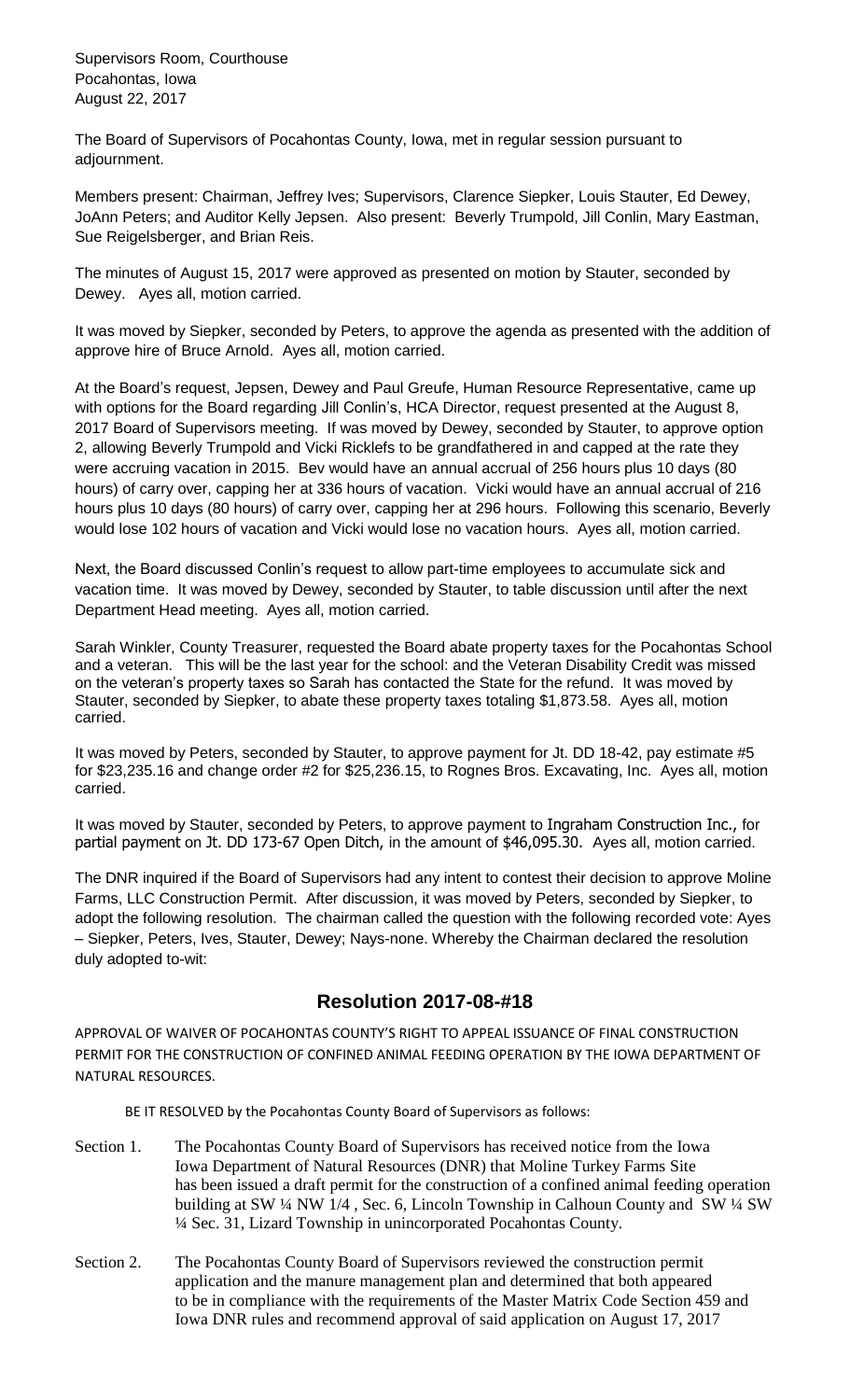- Section 3. The Pocahontas County Board of Supervisors hereby waives its right to appeal the issuance of the final permit within the fourteen (14) day limit from the time of receipt of notice of the issuance of the draft permit.
- Section 4. The Pocahontas County Board of Supervisors encourages the Iowa DNR to issue the Final Permit immediately upon notification of this waiver.
- Section 5. The Pocahontas County Board of Supervisors authorizes the Board Chairman to notify the Iowa DNR of this waiver.
- Section 6. This resolution shall take effect immediately.

It was moved by Stauter, seconded by Dewey, to acknowledge the Engineer's Report for Fairburn Mutual and set the hearing for October 10, 2017 at 1:30 p.m. in the Assembly Room. Ayes all, motion carried.

Stauter informed the Board that Dave & Denny Juilfs were never paid for repairs to the bufferstrip on Ann Humble's property in DD 21. There was some confusion as to why this was not paid during the completion hearing or if this was paid and now this is a new charge. The Board decided to get more clarification and review it before closing the meeting.

It was moved by Siepker, seconded by Stauter, to hire Bolton & Menk to do the annexation of lands for DD 41, DD 105, and DD 24 with all the hearings and filings completed by June 1, 2018. Ayes all, motion carried.

It was moved by Peters, seconded by Siepker, to hire Bolton & Menk to do the reclassification on DD 41 Br. 32 Open Ditch, DD 41 Br. 33 Tile, DD 105 Main Tile, DD 41 Br. 34 Tile, DD 41 Br. 35 Tile, DD 41 Br. 37 Tile, and DD 24 Main Tile, with all the hearings and paperwork completed by June 1, 2018. Ayes all, motion carried.

It was moved by Dewey, seconded by Siepker, to approve the hire Rhonda Stoulil, as part-time employee to do payroll and claims when Vicki Showers is absent. Starting August 21, 2017, her wage would be \$15.00 per hour during training and \$18.00 per hour when she is called in to work alone. Ayes all, motion carried.

Jack Moellering, County Engineer, informed the Board that a meeting will take place with different representatives throughout the County and the Iowa Research Board. The Iowa Research Board would like to do a study on locations in the County that could likely cause accidents. This would give him information he can use to apply for safety funding through the State. The Board encouraged Moellering to change the time of the meeting so more people would be able to attend.

Discussion about the bridge closed between Pocahontas and Calhoun by Fonda was had. It appears 75% of the planks would need to be replaced. Calhoun County wants to know if our County would like to save the bridge. Stauter felt like for now, we should save the bridge and put it on the 5 year plan and when 5 years is up, a decision can be made at that time to replace it or not.

Moellering also let the Board know that there is a public meeting scheduled for August 29, 2017 at 7 p.m. in the Assembly Room to discuss any potential problems with the construction on N 65. He hopes to find a way to allow the dairy farmers a way to transport milk during the construction.

It was moved by Siepker, seconded by Dewey, to acknowledge receipt of Manure Management Plans: (1) PI-366 – ID# 67388 located in the NE SW, Section 13, Cedar Township with Prestage Farms of Iowa, LLC as owner & Dennis Benning as contact person; (2) PI-246 – ID# 64893 located in the SW NW, Section 20, Colfax Township with Prestage Farms of Iowa, LLC as owner & Dennis Benning as contact person; (3) Woodgro, Inc. Site. - ID# 61278 located in the SE SE, Section 30, Rush Lake Township, PA Co. with Woodgro, Inc. as owner & Ken Woodford as contact person. Ayes all, motion carried.

It was moved by Stauter, seconded by Peters, to rescind the motion made on August 8, 2017, to approve payment to Hudson Law Firm of \$240.00 for legal fees on Jt. DD 176-67. Ayes all, motion carried. It was then moved by Stauter, seconded by Peters, to approve payment. After discussion, Stauter changed his motion to table until after discussion with Calhoun County. Siepker seconded. ayes all, motion carried. Jepsen will contact Calhoun County to set up a teleconference call to discuss these charges.

Jepsen explained she received an email with a Settlement Agreement between the Iowa Economic Development Authority and Link Snacks, Inc. The County has been asked to sign as the Community Representative. Jepsen's understanding is that Jack Links had received a tax credit and in return they were to produce and maintain a certain number of jobs for a particular amount of time. Jack Links did not fulfill the agreement, so this Settlement Agreement was created to recoup some of the tax credits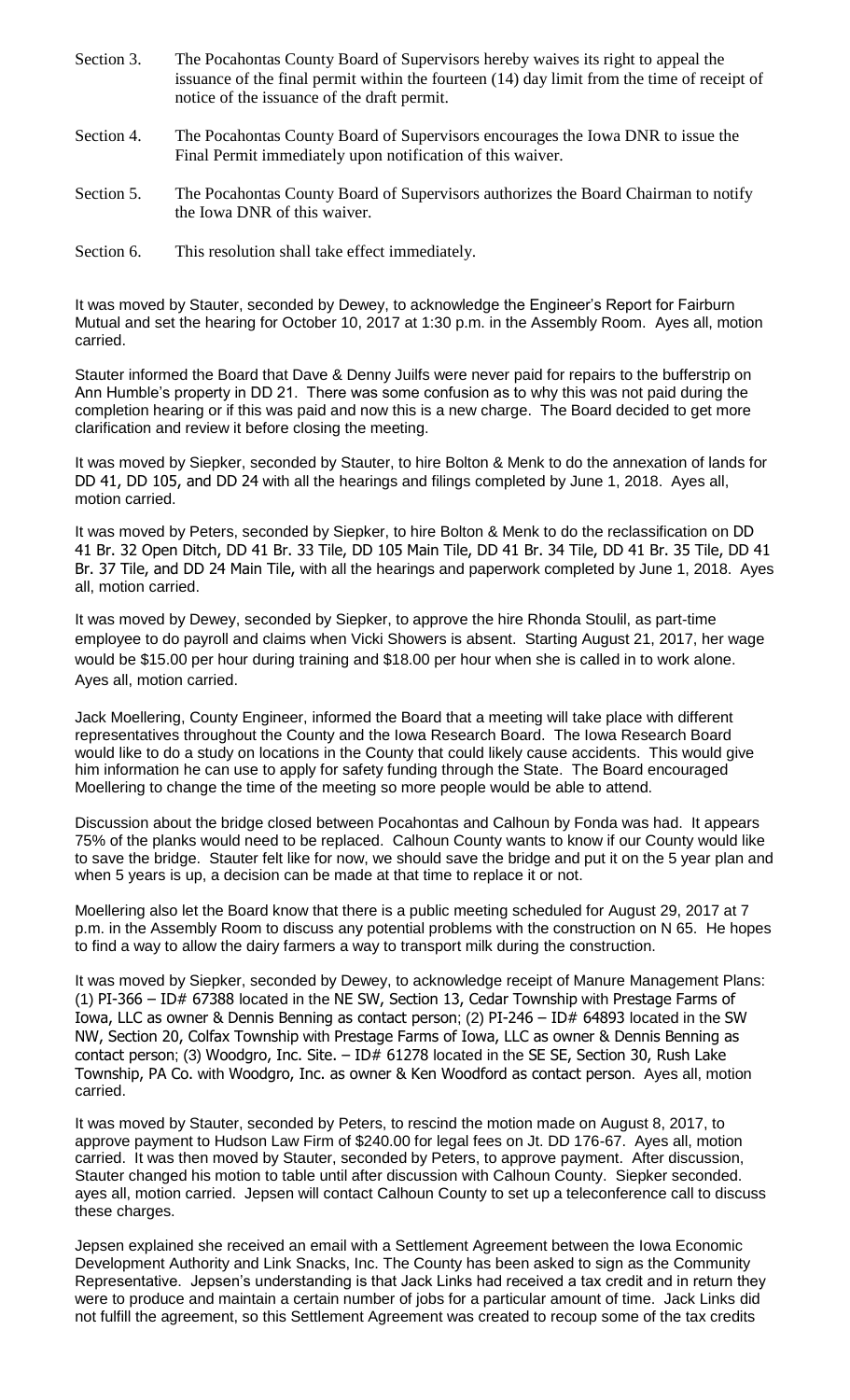given. It was moved by Siepker, seconded by Dewey, to authorize the Chairman to sign the Settlement Agreement as the Community Representative. Ayes all, motion carried.

Jepsen explained that she has received several bills from Scott Technologies & Telecom that she questions if they should be paid. Since she was not in office when the agreement was made, she requested someone from the Board review the bills. Supervisor Dewey will review the bills for Jepsen and contact Mike Scott about our concerns.

It was moved by Peters, seconded by Dewey, to hire Bruce Arnold, as temporary part-time custodian/maintenance starting August 21, 2017 at \$14.00 per hour. Ayes all, motion carried.

Jepsen and the Board discussed the custodian and maintenance needs of the Courthouse. Jepsen feels the Courthouse would be best served with two full-time employees. The Board was supportive of Jepsen hiring another full-time employee for custodian/maintenance.

| The following claims were audited:             |                                                        |                   |                              |
|------------------------------------------------|--------------------------------------------------------|-------------------|------------------------------|
| Adv Systems                                    | Copier Ex                                              | 139.36            | $\mathbf{1}$                 |
| Adv Systems                                    | Copier Exp                                             | 103.46            | 1                            |
| Ag Partners<br>E Ahlrichs                      | Fuel                                                   | 882.72            | $\mathbf{1}$<br>$\mathbf{1}$ |
| Airgas USA                                     | Mileage<br>Supplies                                    | 118.50<br>377.42  | $\mathbf{1}$                 |
| Alliant Energy                                 | Utilities                                              | 100.77            | $\mathbf{1}$                 |
| Auto-Jet Muffler                               | Supplies                                               | 339.05            | $\mathbf{1}$                 |
| Client                                         | Outside Assistance                                     | 54.50             | 1                            |
| N Betten                                       | Mileage                                                | 234.00            | $\mathbf{1}$                 |
| <b>B</b> H Energy                              | gas/Poky                                               | 32.25             | 1                            |
| Bolton & Menk                                  | DD Engineer                                            | 4152.50           | $\mathbf{1}$                 |
| B.V Co Sheriff<br>B.V Co Sheriff               | Housing prisoner out of c                              | 55.00<br>42.50    | 1<br>1                       |
| B.V. Co Treasurer                              | Serve Papers<br>Property Tax - Quarry                  | 716.00            | $\mathbf{1}$                 |
| BuenaVista Rifle & Pistol Club                 | 2017 Dues                                              | 800.00            | 1                            |
| Carpenter Uniform                              | Boots, shoes, badges                                   | 766.05            | $\mathbf{1}$                 |
| S Cash                                         | Mileage                                                | 143.00            | $\mathbf{1}$                 |
| CenturyLink                                    | Phone                                                  | 174.61            | $\overline{c}$               |
| Charm-Tex<br>Cintas                            | Supplies                                               | 611.58<br>49.73   | $\mathbf{1}$<br>1            |
| D Cirks                                        | Medical-jail<br>Phone REIM                             | 80.00             | 1                            |
| Collision Center                               | Supplies/Repairs                                       | 150.00            | $\mathbf{1}$                 |
| J Conlin                                       | June cell phone                                        | 25.00             | $\mathbf{1}$                 |
| J Conlin                                       | Mileage                                                | 385.00            | 1                            |
| Copy Systems                                   | PM Contract 3353308 CN349                              | 164.45            | $\mathbf{1}$                 |
| Counsel<br>O Cressler                          | Copier Exp                                             | 159.91<br>50.73   | $\mathbf{1}$<br>$\mathbf{1}$ |
| M Crosgrove                                    | Mileage, meal<br>Reimburse - Safety Boots              | 150.00            | $\mathbf{1}$                 |
| B Dahl                                         | June Cell Phone                                        | 25.00             | $\mathbf{1}$                 |
| Dollar Gen                                     | Supplies                                               | 42.50             | $\mathbf{1}$                 |
| Dossier Systems                                | Computer Ser                                           | 447.00            | 1                            |
| J Essing                                       | Expense Reimb                                          | 7.29              | 1                            |
| FABRA DOME                                     | roof repl. / salt bunker                               | 5276.00           | $\mathbf{1}$                 |
| Farm & Home<br>Farm & Home                     | Chain oil, switch<br>Fire ext, keys, antifreez         | 31.96<br>94.92    | $\mathbf{1}$<br>$\mathbf{1}$ |
| Farm & Home                                    | Oil                                                    | 28.25             | 1                            |
| Farm & Home                                    | Recr. supplies                                         | 176.65            | 1                            |
| Farm & Home                                    | Supplies                                               | 297.80            | 3                            |
| Feld Fire                                      | Fire Extinguisher Insp                                 | 182.19            | $\mathbf{1}$                 |
| D Ferguson                                     | June cell phone.                                       | 25.00             | $\mathbf{1}$                 |
| D Fitchett<br>Genesis                          | Cell phone<br>Janitorial                               | 50.00<br>750.00   | $\mathbf{1}$<br>$\mathbf{1}$ |
| Gilmore City                                   | Utilities                                              | 74.03             | $\mathbf{1}$                 |
| Heartland Paper                                | Supplies                                               | 139.24            | $\mathbf{1}$                 |
| Hilton                                         | Lodging                                                | 828.18            | $\mathbf{1}$                 |
| HiWay Truck                                    | Supplies                                               | 282.00            | $\mathbf{1}$                 |
| Hudson Law<br>Humboldt Co Sheriff              | Legal Ser                                              | 120.00<br>50.00   | $\mathbf{1}$<br>$\mathbf{1}$ |
| IState Truck                                   | Housing prisoner-other co<br>Supplies                  | 246.26            | $\mathbf 1$                  |
| IA Econ Development Foundation                 | IA Tourism Conf Regist                                 | 210.00            | $\mathbf{1}$                 |
| IA Lakes Elec                                  | Electric Con Build 28731                               | 128.51            | $\mathbf{1}$                 |
| IA Lakes Elec                                  | Electric Lizard Lake30827                              | 140.60            | $\mathbf{1}$                 |
| IA Lakes Elec                                  | Electric Meredith 2670428                              | 602.09            | $\mathbf{1}$                 |
| IA Lakes Elec<br>IA Lakes Elec                 | Electric West R Park28531<br>New underground elect-con | 29.50<br>14802.00 | $\mathbf{1}$<br>$\mathbf{1}$ |
| IA Lakes Elec                                  | Tower rent/util                                        | 61.83             | $\mathbf{1}$                 |
| ILEA                                           | Jail school                                            | 640.00            | $\mathbf{1}$                 |
| ISAC                                           | Conf. Regist                                           | 210.00            | $\mathbf{1}$                 |
| ISS & DA                                       | Training                                               | 125.00            | 1                            |
| Machine Shop                                   | Repairs                                                | 12.66             | $\mathbf{1}$                 |
| Mangold Environ<br>Martins Flag Co             | Water tests<br>US Flags                                | 141.00<br>134.17  | 1<br>$\mathbf{1}$            |
| Mediacom                                       | Internet                                               | 150.74            | $\mathbf{1}$                 |
| Metal Culverts                                 | Parts                                                  | 13450.70          | $\mathbf{1}$                 |
| K Metzger                                      | June cell phone                                        | 25.00             | $\mathbf{1}$                 |
| MidAmeri Energy                                | Palmer elec                                            | 23.20             | $\mathbf{1}$                 |
| MidAmeri Energy                                | Palmer int lts                                         | 64.88             | $\mathbf{1}$                 |
| Midwest Wheel<br>Minnehaha Co Sheriff's Office | Supplies<br>Serve papers                               | 1083.14<br>53.00  | $\mathbf{1}$<br>$\mathbf{1}$ |
| P Mooney                                       | cell phone                                             | 50.00             | $\mathbf{1}$                 |
| Napa                                           | Chrome toggle, toggle boo                              | 14.18             | $\mathbf{1}$                 |
| Napa                                           | Maint, equip - Sheriff's                               | 73.44             | $\mathbf{1}$                 |
| New Modern Concepts Inc Powhat                 | Well plug                                              | 500.00            | $\mathbf{1}$                 |
| Office Depot                                   | Supplies                                               | 136.05            | $\mathbf{1}$                 |
| Office Elements<br>Office Elements             | Correction-replace voided<br>Ethernet switch           | 208.19<br>49.95   | $\mathbf{1}$<br>1            |
| Office Elements                                | Labels                                                 | 9.48              | $\mathbf{1}$                 |
| Office Elements                                | Offc paper                                             | 63.00             | $\mathbf{1}$                 |
| Office Elements                                | Office supplies                                        | 34.22             | $\mathbf{1}$                 |
| Office Elements                                | Staples                                                | 7.19              | 1                            |
| Office Elements                                | Table                                                  | 393.48            | $1\,$                        |

Office Elements Toner, ribbon 171.51 1